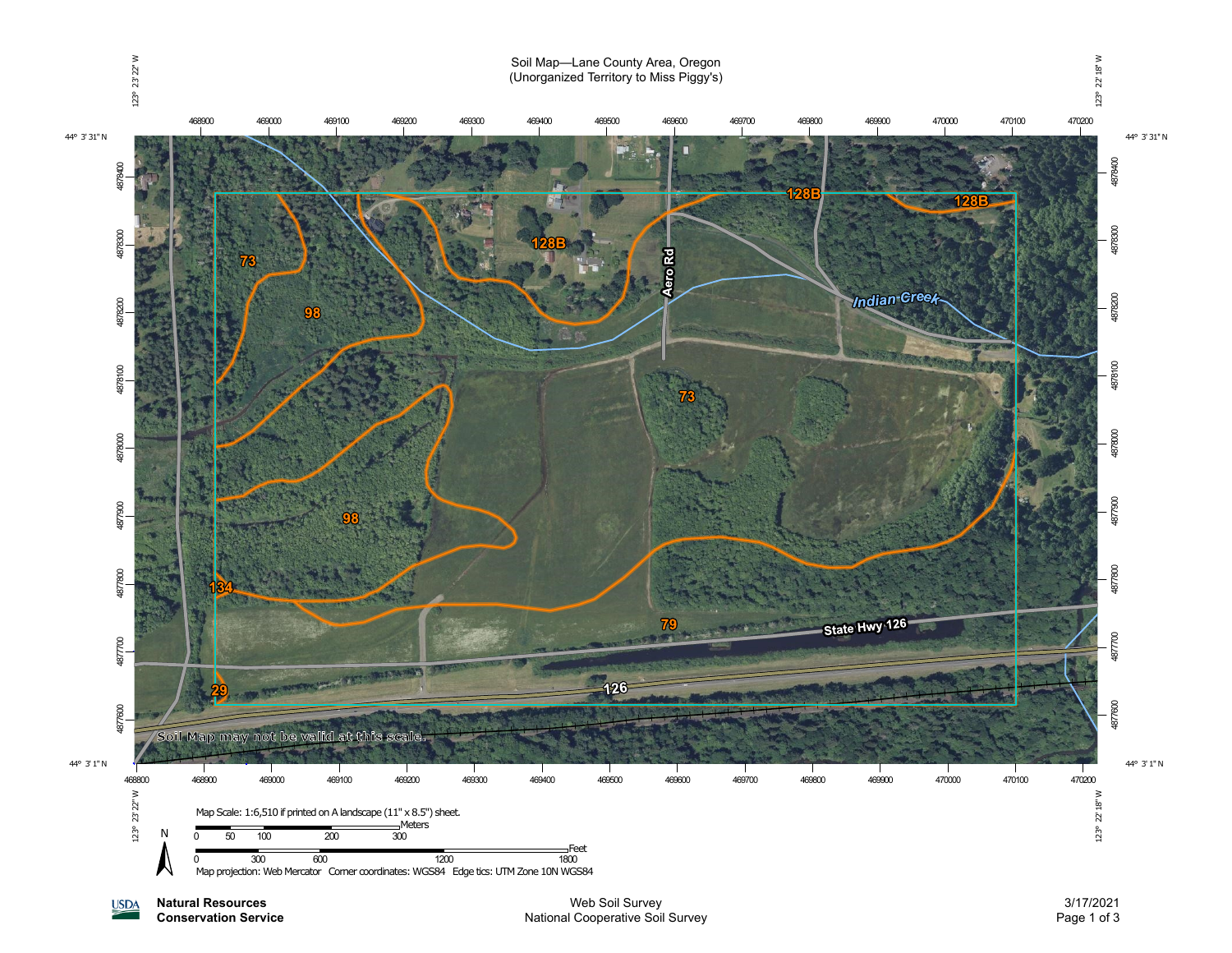|                                                                                                                                                                                                                                                                                                                                                                                                                                                                     | <b>MAP LEGEND</b>                                                                                                                                                                                                                    | <b>MAP INFORMATION</b>                                                                                                                                                                                                                                                                                                                                                                                                                                                                                                                                                                                                                                                                                                                                                                                                                                                                                                                                                                                                                                                                                                                                  |  |
|---------------------------------------------------------------------------------------------------------------------------------------------------------------------------------------------------------------------------------------------------------------------------------------------------------------------------------------------------------------------------------------------------------------------------------------------------------------------|--------------------------------------------------------------------------------------------------------------------------------------------------------------------------------------------------------------------------------------|---------------------------------------------------------------------------------------------------------------------------------------------------------------------------------------------------------------------------------------------------------------------------------------------------------------------------------------------------------------------------------------------------------------------------------------------------------------------------------------------------------------------------------------------------------------------------------------------------------------------------------------------------------------------------------------------------------------------------------------------------------------------------------------------------------------------------------------------------------------------------------------------------------------------------------------------------------------------------------------------------------------------------------------------------------------------------------------------------------------------------------------------------------|--|
| Area of Interest (AOI)<br>Area of Interest (AOI)<br><b>Soils</b><br>Soil Map Unit Polygons                                                                                                                                                                                                                                                                                                                                                                          | Spoil Area<br>暠<br>۵<br>Stony Spot<br>Very Stony Spot<br>Őδ                                                                                                                                                                          | The soil surveys that comprise your AOI were mapped at<br>1:20,000.<br>Warning: Soil Map may not be valid at this scale.                                                                                                                                                                                                                                                                                                                                                                                                                                                                                                                                                                                                                                                                                                                                                                                                                                                                                                                                                                                                                                |  |
| Soil Map Unit Lines<br>المتالين<br>Soil Map Unit Points<br>$\blacksquare$<br><b>Special Point Features</b>                                                                                                                                                                                                                                                                                                                                                          | Ŷ<br>Wet Spot<br>Other<br>Δ<br><b>Special Line Features</b><br>≁                                                                                                                                                                     | Enlargement of maps beyond the scale of mapping can cause<br>misunderstanding of the detail of mapping and accuracy of soil<br>line placement. The maps do not show the small areas of<br>contrasting soils that could have been shown at a more detailed<br>scale.                                                                                                                                                                                                                                                                                                                                                                                                                                                                                                                                                                                                                                                                                                                                                                                                                                                                                     |  |
| Blowout<br>ၑ<br><b>Borrow Pit</b><br>⊠<br>簽<br>Clay Spot<br><b>Closed Depression</b><br>♦<br><b>Gravel Pit</b><br>X<br><b>Gravelly Spot</b><br>៓<br>Landfill<br>O<br>Lava Flow<br>Λ.<br>Marsh or swamp<br>غلد<br>Mine or Quarry<br>受<br>Miscellaneous Water<br>O<br><b>Perennial Water</b><br>o<br><b>Rock Outcrop</b><br>w<br>Saline Spot<br>╬<br>$\int_a^b e_a^b$<br>Sandy Spot<br>Severely Eroded Spot<br>Sinkhole<br>Ô<br>Slide or Slip<br>Þ<br>Sodic Spot<br>Ø | <b>Water Features</b><br><b>Streams and Canals</b><br><b>Transportation</b><br>Rails<br>$^{\rm ++}$<br>Interstate Highways<br><b>US Routes</b><br>Major Roads<br>=<br>Local Roads<br>ez d<br><b>Background</b><br>Aerial Photography | Please rely on the bar scale on each map sheet for map<br>measurements.<br>Source of Map: Natural Resources Conservation Service<br>Web Soil Survey URL:<br>Coordinate System: Web Mercator (EPSG:3857)<br>Maps from the Web Soil Survey are based on the Web Mercator<br>projection, which preserves direction and shape but distorts<br>distance and area. A projection that preserves area, such as the<br>Albers equal-area conic projection, should be used if more<br>accurate calculations of distance or area are required.<br>This product is generated from the USDA-NRCS certified data as<br>of the version date(s) listed below.<br>Soil Survey Area: Lane County Area, Oregon<br>Survey Area Data: Version 17, Jun 11, 2020<br>Soil map units are labeled (as space allows) for map scales<br>1:50,000 or larger.<br>Date(s) aerial images were photographed: May 23, 2020-May<br>28, 2020<br>The orthophoto or other base map on which the soil lines were<br>compiled and digitized probably differs from the background<br>imagery displayed on these maps. As a result, some minor<br>shifting of map unit boundaries may be evident. |  |